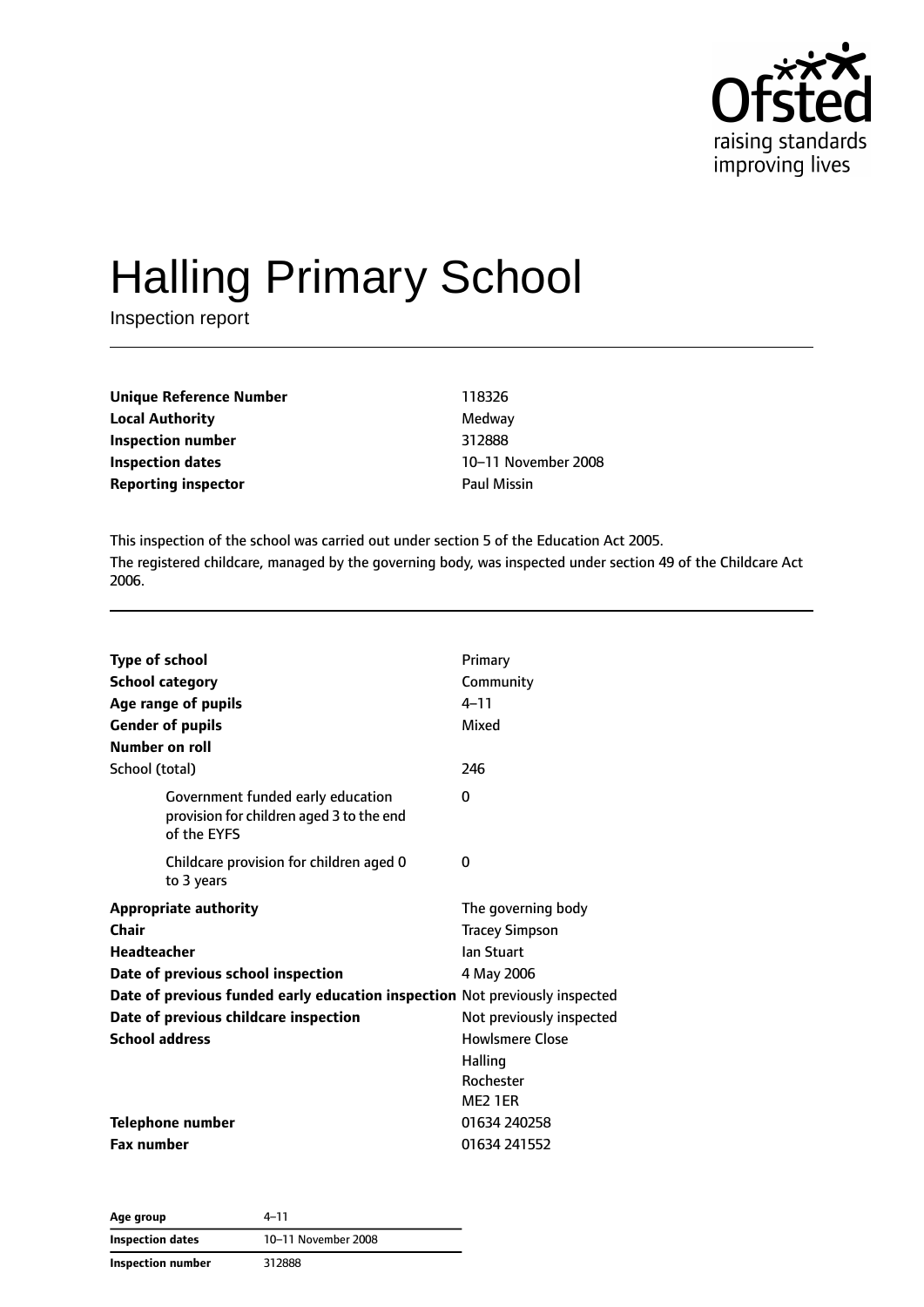.

<sup>©</sup> Crown copyright 2008

Website: www.ofsted.gov.uk

This document may be reproduced in whole or in part for non-commercial educational purposes, provided that the information quoted is reproduced without adaptation and the source and date of publication are stated.

Further copies of this report are obtainable from the school. Under the Education Act 2005, the school must provide a copy of this report free of charge to certain categories of people. A charge not exceeding the full cost of reproduction may be made for any other copies supplied.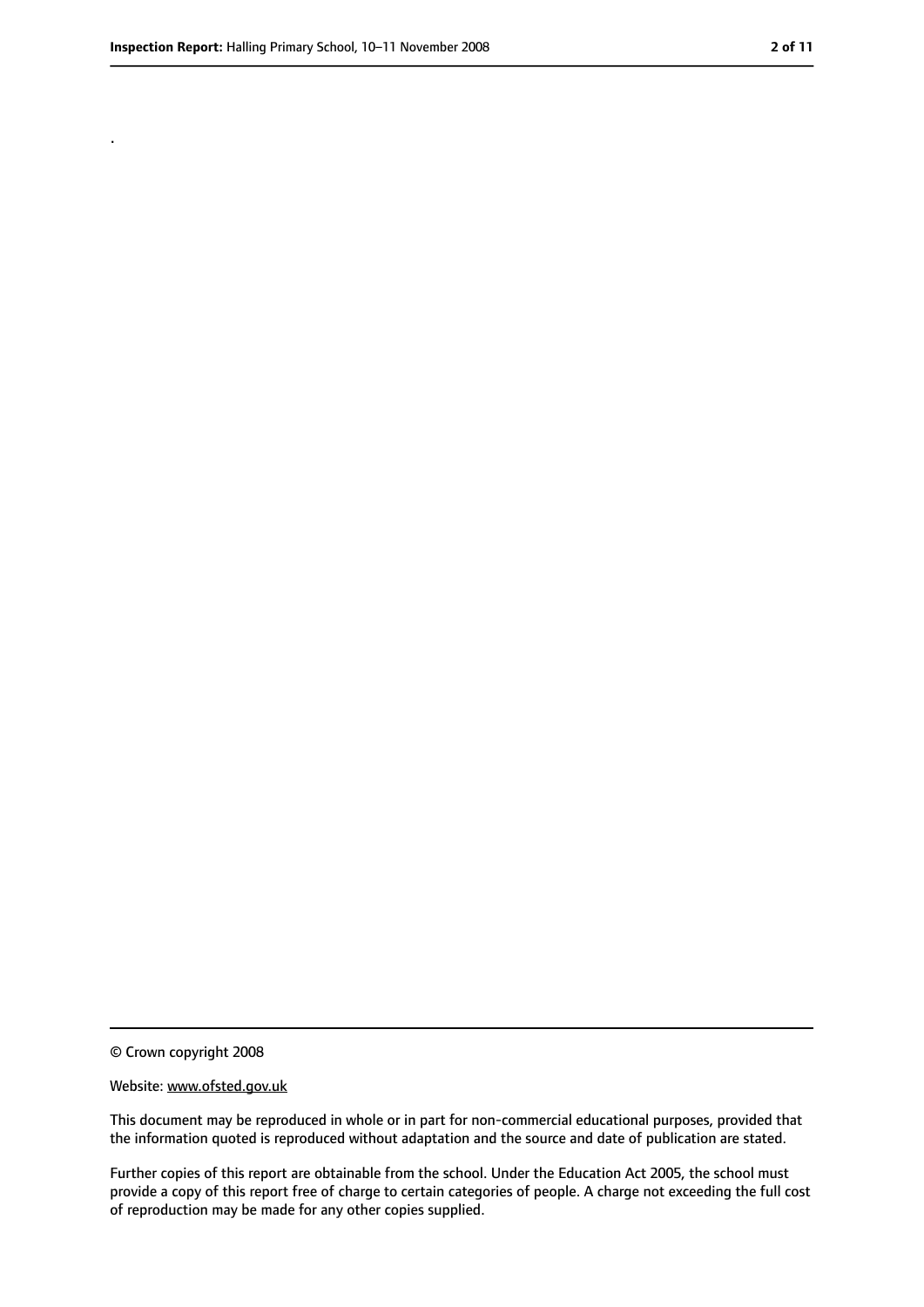# **Introduction**

The inspection was carried out by two Additional Inspectors

## **Description of the school**

Halling Primary School is about the same size as most primary schools. Attainment on first admission has been improving recently to levels that are now broadly in line with those expected. The proportion of pupils with learning difficulties and/or disabilities, including those with statements of educational need, is broadly average. A below average proportion are eligible for free school meals. Almost all pupils have White British heritage and very few are at an early stage of learning English. The school has received a bronze eco school award.

### **Key for inspection grades**

| Grade 1 | Outstanding  |
|---------|--------------|
| Grade 2 | Good         |
| Grade 3 | Satisfactory |
| Grade 4 | Inadequate   |
|         |              |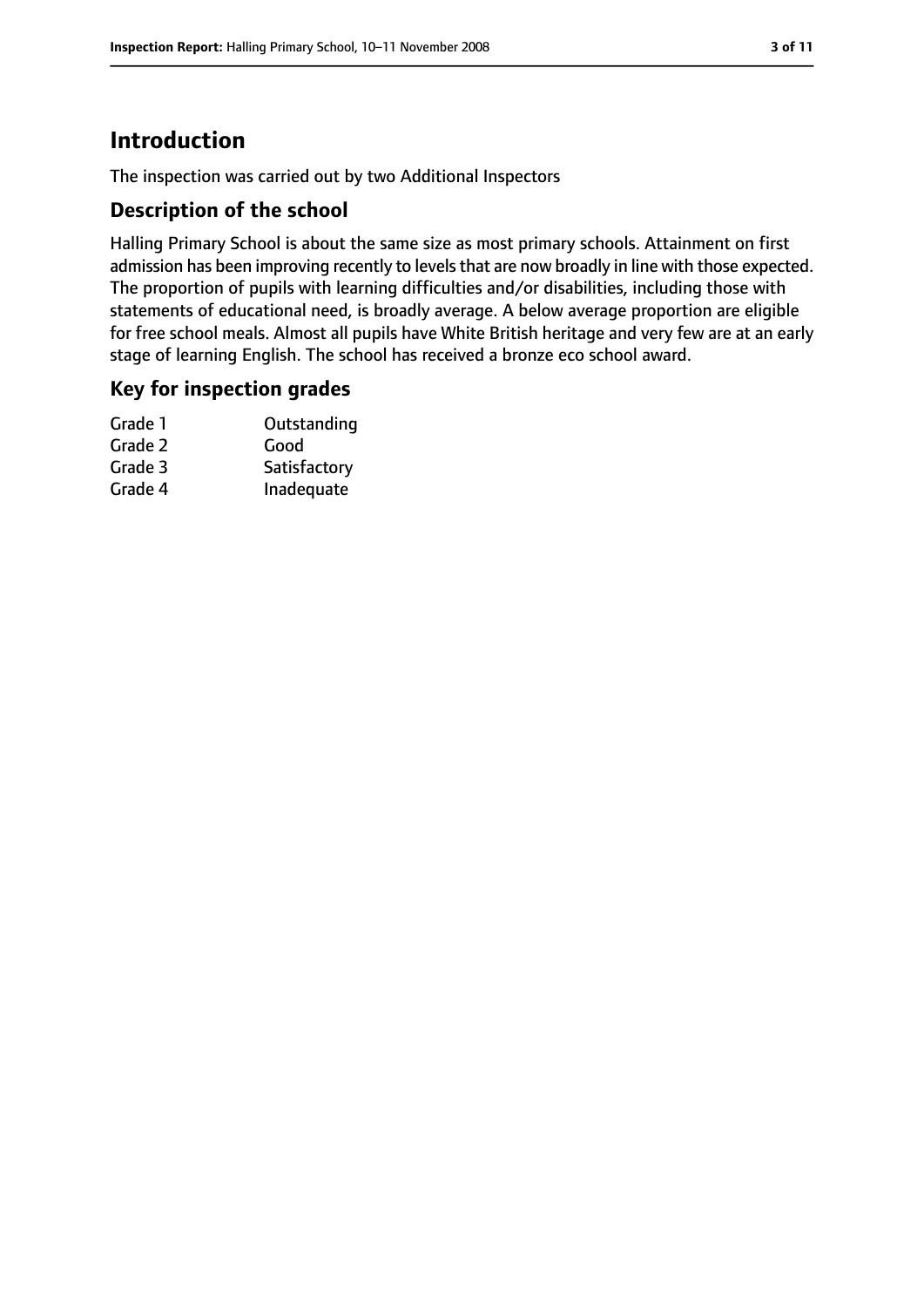# **Overall effectiveness of the school**

#### **Grade: 3**

Halling Primary School is providing a satisfactory standard of education for its pupils. It has a number of strengths which are appreciated by parents and a number of aspects where improvement isrequired. Thisis a caring school where staff know all the pupils and their families well and where there are secure procedures for supporting and encouraging those who may be vulnerable or in need. This ensures that all pupils have access to all that the school provides. Parents value the care and concern shown by the school. One commented, 'I have been very impressed with the help and support that the school has provided for my child. This school has a very good understanding of the needs of individual children.' Pupils' personal development is promoted well. Pupils say how much they enjoy what the school provides and most are very keen to attend. Attendance rates are consistently above the national average. Pupils' behaviour in class and at break times is good and the relationships evident in the school community are very positive. Pupils have a mature understanding of how to pursue healthy lifestyles and the importance of minimising any risks. They are keen to take responsibility in the school and they understand the difference between right and wrong. Their support of a school in The Gambia helps them appreciate children less well off than themselves living in a different culture.

Standards in Year 2 in reading, writing and mathematics are broadly average. In Year 6, pupils are reaching average standards in English but standards in mathematics are just below and in science they are well below average. The satisfactory teaching in the school leads to satisfactory learning and overall achievement. There are strengths in teaching but the overall quality is not good enough to secure significantly better progress by pupils. Teachers mostly manage pupils well and work hard to create attractive, welcoming classrooms. However, lesson planning is often too brief and does not make sufficient reference to the specific focus of pupils' learning or to activities that are matched closely to pupils' different abilities. Assessment data are not yet being used precisely enough to ensure that pupils make the progressthey could. Procedures are established well in some classes, but there is not enough consistency across the school for these to be fully effective. The satisfactory curriculum is made relevant and interesting through the excellent use of the attractive outdoor area and through imaginative visits, visitors and a wide range of additional clubs. However, provision, particularly in mathematics and science, is not effective in ensuring that all pupils make the best possible progress in their learning.

Leadership and management are satisfactory overall. Several important priorities have been identified in school improvement planning and the new 'priority teams' have secured the commitment of all staff and placed school improvement issues at the centre of its work. However, the drive to raise standards is not sufficiently explicit in planning for school improvement. Governors support and challenge the school satisfactorily. The school is moving forward and has a satisfactory capacity to make further improvement.

# **Effectiveness of the Early Years Foundation Stage**

#### **Grade: 2**

Children in the Early Years Foundation Stage (EYFS) get a good start to their time at school and their achievement is good. They begin school with standards that are expected for their age. In 2008, standards at the beginning of Year 1 were well above those expected nationally; those in other years have not been as high. Strengths are in the effective teaching and the interesting and challenging curriculum which is provided. There is a good balance between teacher-led activities and those that children choose for themselves. There is a good link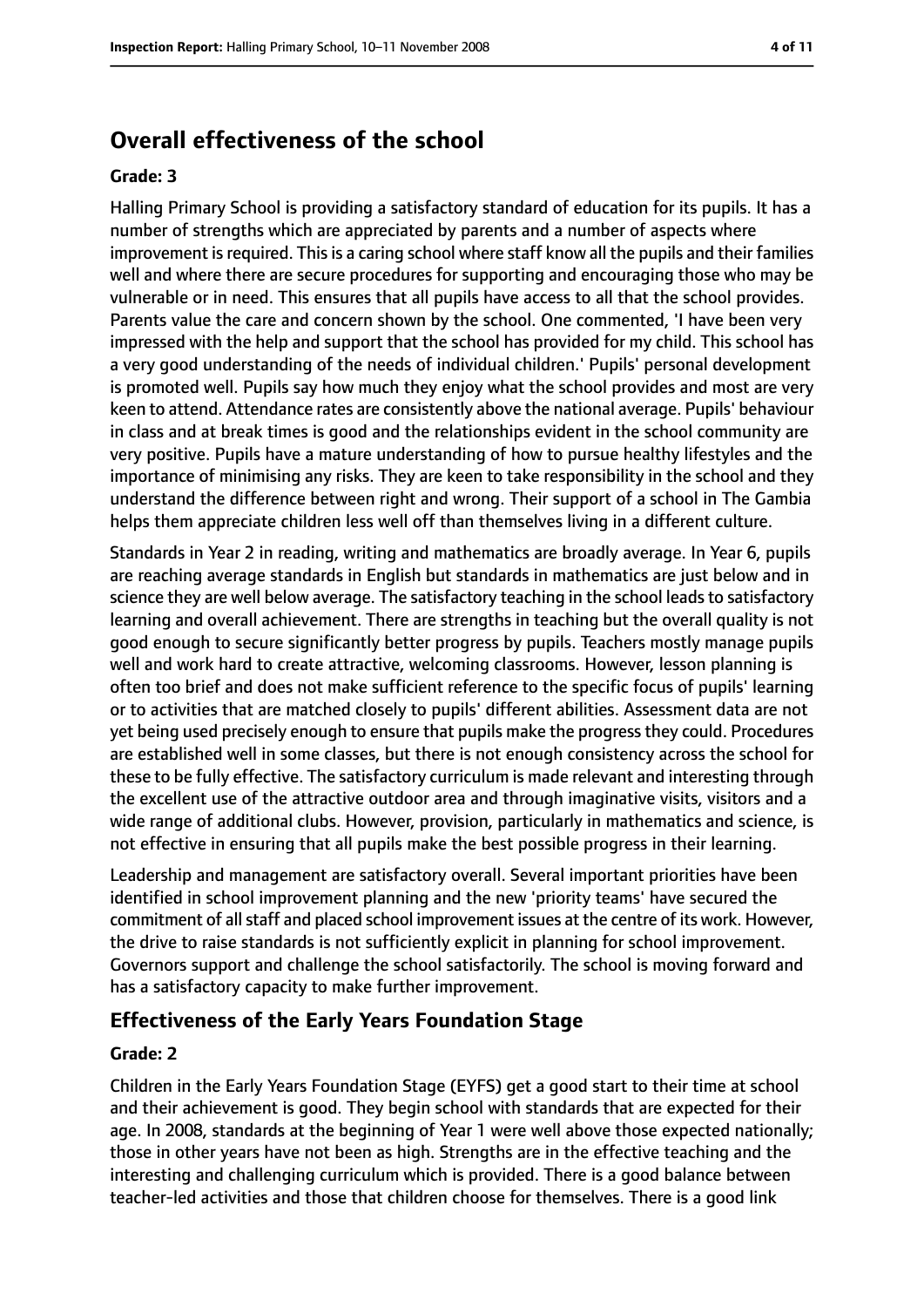between learning in the classroom and in the outside area. Activities are usually well planned to meet the interests of the children and provide good support in developing their decision-making skills. However, sometimes activities do not always ensure that all children are learning at the most appropriate level. Children's personal development is promoted well. Adults have quiet, effective strategies to encourage positive behaviour and social skills, and these result in happy, confident children who are prepared to try hard with new skills. Staff are effective in the way they encourage children to play and work together cooperatively. The care and welfare of all children is given a high priority. Good relationships with parents and pre-school providers ensure that children settle quickly and enjoy their early experiences of school life. Many support the view of one parent who stated, 'The school provided an excellent start to my child's education.' There is insufficient use of available assessment data to analyse overall trends and the school is working to complete the few elements of the new EYFS Framework that have not yet been implemented.

# **What the school should do to improve further**

- Make the priority of raising standards and accelerating progress, especially in mathematics and science, more explicit in school improvement planning.
- Improve the quality of teaching and ensure that teachers plan work that is more consistently matched to the different abilities of the pupils in their classes.
- Establish a consistent approach to assessing what pupils know and can do and use assessment data more sharply to set challenging improvement targets.

A small proportion of the schools whose overall effectiveness is judged satisfactory but which have areas of underperformance will receive a monitoring visit by an Ofsted inspector before their next section 5 inspection.

# **Achievement and standards**

### **Grade: 3**

Standards in Year 2 in reading, writing and mathematics have been mostly below average. They were closer to average in 2008, when they were highest in reading. In all assessed subjects, the proportion of pupils reaching the higher Level 3 was just above the national average. In Year 6, standards are average in English, slightly below average in mathematics and well below average in science. The proportion reaching the higher Level 5 is below the national average. Across the school, all pupils, including those with learning difficulties and/or disabilities, make satisfactory overall progressin their learning. Pupils make better progressin aspects of language than in mathematics and science. Work on display shows that pupils reach good standards in art and design and design and technology by the time they leave the school.

# **Personal development and well-being**

#### **Grade: 2**

Pupils have good attitudes to school and the majority are proud of the contribution they make to it as a positive, caring community. Pupils accept additional responsibilities willingly and with great maturity. They are polite, helpful and confident speakers, and are good ambassadors for the school. They have a good understanding of how to keep healthy. This is promoted very effectively by the opportunity they have to grow fruit and vegetables in their own garden plots and to supply each other, parents and the school kitchen. They know what actions they can take to keep themselves safe, even outside the school. However, older pupils receive insufficient guidance on how to use the internet safely outside school. The link with a school in The Gambia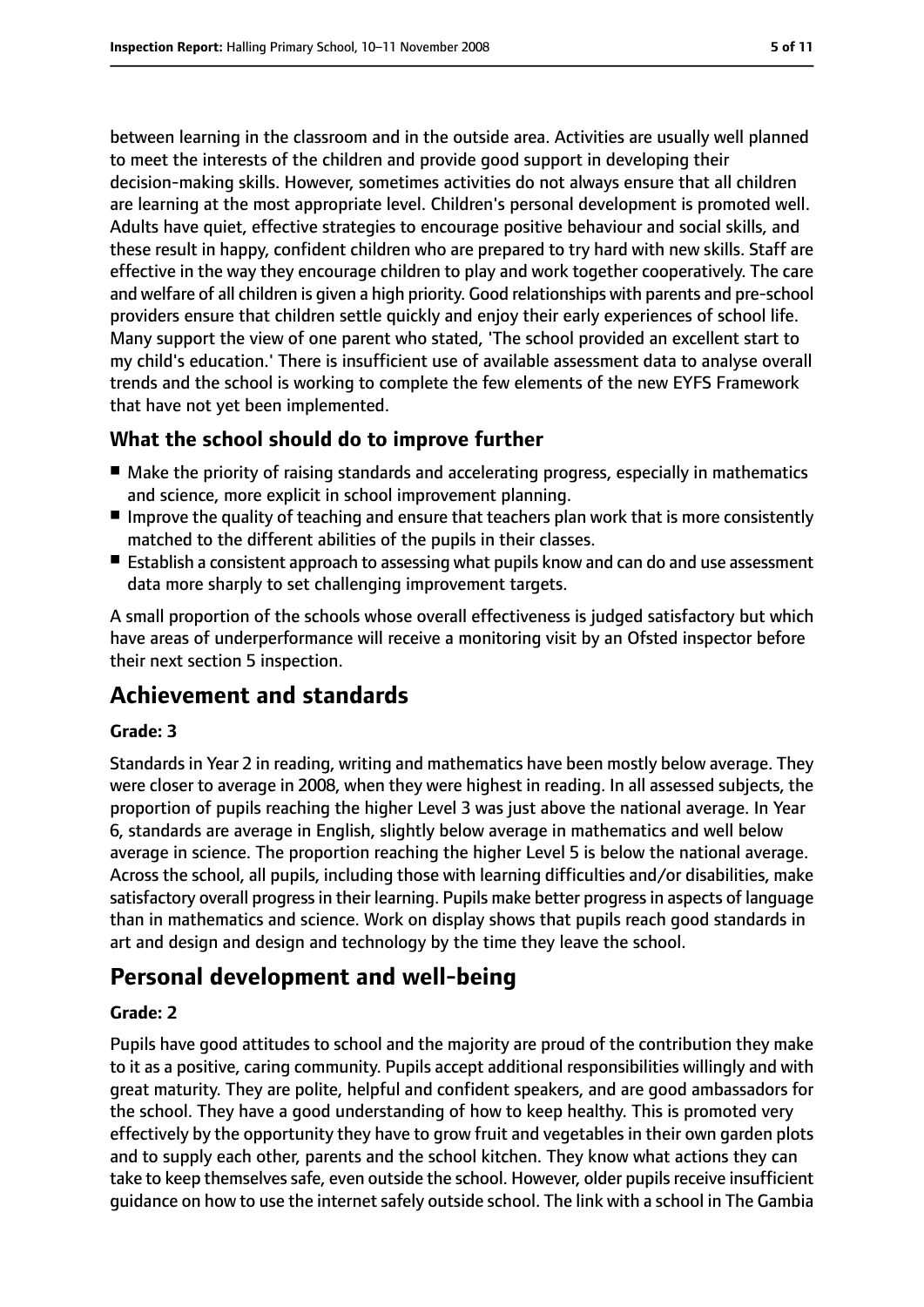provides them with a good understanding of other cultures and lifestyles, and all members of the school staff help in developing pupils' abilities to distinguish right from wrong. Pupils evidently enjoy coming to school and most do so willingly, regularly and punctually. Attendance rates are consistently above the national average. Pupils' acquisition of basic skills prepares them satisfactorily for the next stage of their education and future life.

# **Quality of provision**

## **Teaching and learning**

#### **Grade: 3**

Teachers manage pupils well and they expect and achieve a good response from them. Most pupils behave well, and are keen to do their best. Relationships are good. Teachers work effectively with their assistants who contribute well to pupils' learning. Teachers work hard to create attractive classrooms where pupils' work is valued and attractively displayed. When teachers devise activities that are interesting and challenging, pupils are committed to their work, enjoy themselves and learn well. However, teachers' lesson planning is sometimes too brief and does not consistently show work that is carefully matched to the different abilities of pupils in the class. Plans do not consistently make clear reference to the specific skills which pupils are expected to acquire in each lesson. Procedures for assessing what pupils know and can do are not consistent across the school. Pupils who need extra help get sound support and achieve their targets.

## **Curriculum and other activities**

#### **Grade: 3**

Communication skills, particularly speech and language, are promoted well and this is helping to raise standards in literacy. However, overall provision is not yet fully effective in ensuring that pupils consistently make good enough progressin mathematics and science. Pupils' personal skills are developed well. Pupils get appropriate opportunity to take part in physical activities in lessons, after school and at break times. The curriculum is made interesting and relevant by additional opportunities through music tuition and by the teaching of French. A good number of after school clubs, interesting visits and visitors help to make learning fun for the pupils and there are good links with the local community. Very good use is made of the school's excellent outdoor provision, which includes an outdoor classroom, a pond and several wooded environmental areas. Current initiatives include introducing a more creative curriculum to strengthen links between different curriculum subjects and grouping pupils by ability in literacy and numeracy in Year 1. However, there has been insufficient planned use of clear success criteria to enable the school to judge the effectiveness of enhancements and these recent changes.

### **Care, guidance and support**

#### **Grade: 3**

The care and welfare of all pupils is an important priority. The headteacher and other staff know pupils and their families very well and parents are overwhelmingly confident about the way the school looks after its pupils. Pupils who are in need or who require extra help are identified effectively and appropriate support and encouragement are provided to enable them to thrive. All safeguarding requirements are met. The attention given to pupils who have had minor accidents at school is very good indeed. There are good links with outside agencies.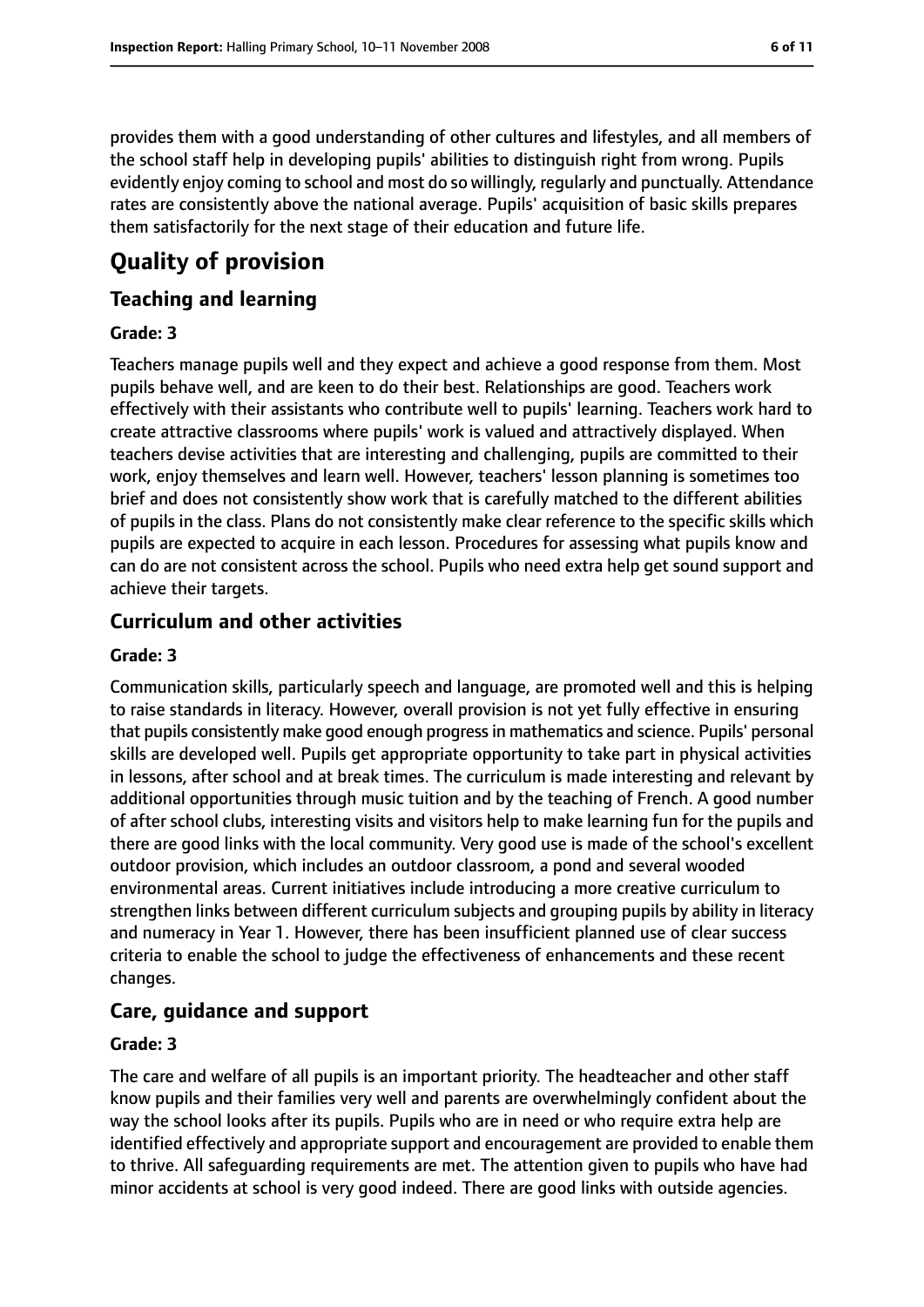Procedures to secure good attendance are very effective. Procedures to support pupils' academic progress are only satisfactory because they are too inconsistent across all classes. Sometimes the marking of pupils' work provides clear pointers to improvement and sometimes pupils' progress is carefully tracked and monitored, but the inconsistency across the school makes overall procedures ineffective.

# **Leadership and management**

#### **Grade: 3**

Several important school improvement priorities have been developed well. The recent focus on language and communication, particularly guided reading, has been effective in improving standards. The vision to extend and develop the outside environment of the school and to focus on outdoor learning has been implemented exceptionally well. This is now a strong feature of the school's work. The headteacher has recently established priority teams to focus efforts more clearly on school improvement priorities and this has successfully involved staff more widely in improvement processes and ensured that school improvement issues are the centre of its work. There are clear links between improvement priorities and staff's professional development. However, an important weakness is that the priority to raise standards and to accelerate the progress of pupils is not sufficiently explicit. Management systems are clear and well organised and as a result the school runs smoothly on a day-to-day basis. Governors support and encourage the school well but do not have a sufficiently detailed understanding of information on national test results to give them the confidence to ask more challenging questions about how well the school is doing. Evaluation procedures are not always rigorous enough and in some areas the school's view of itself has been overly positive.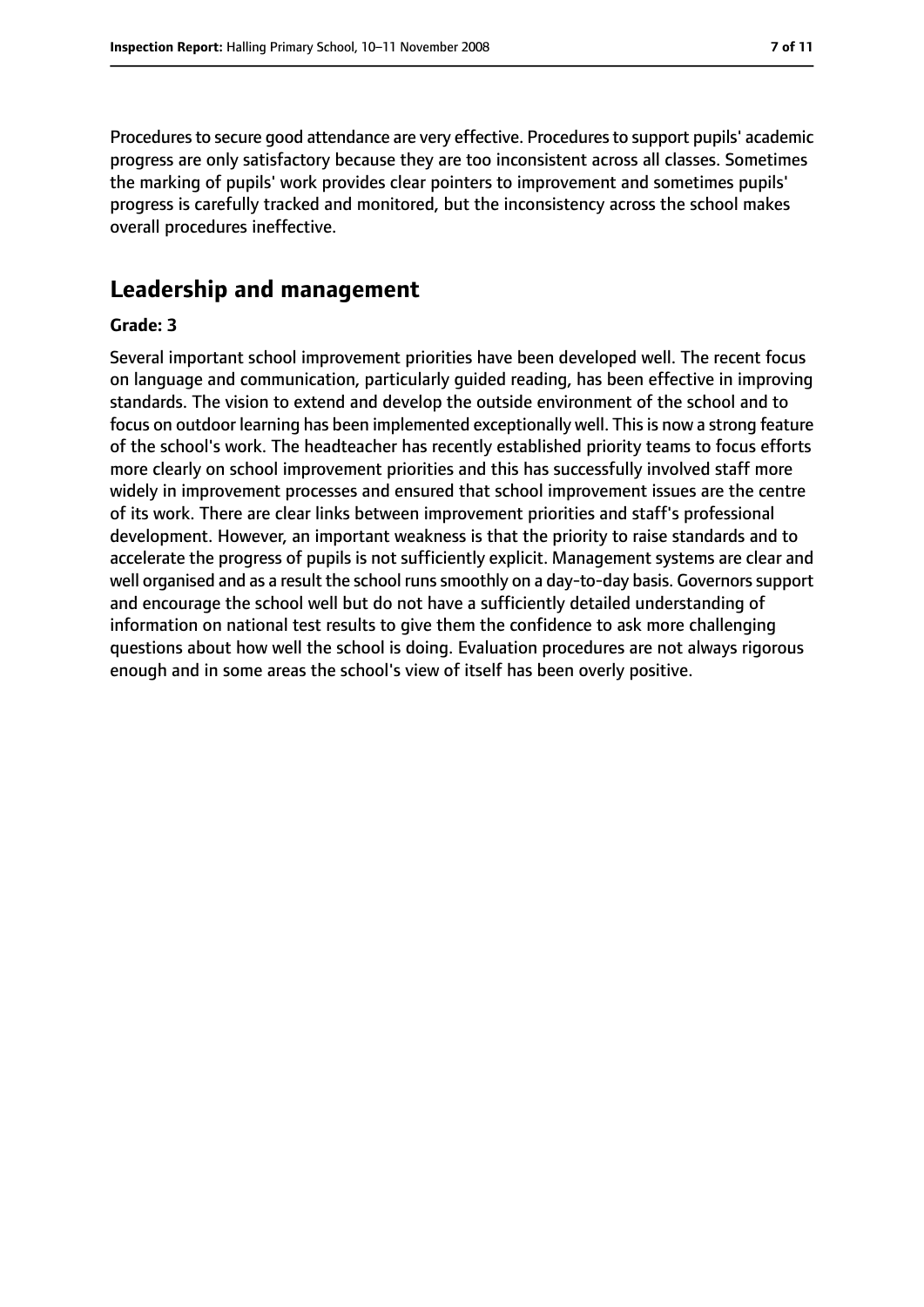**Any complaints about the inspection or the report should be made following the procedures set out in the guidance 'Complaints about school inspection', which is available from Ofsted's website: www.ofsted.gov.uk.**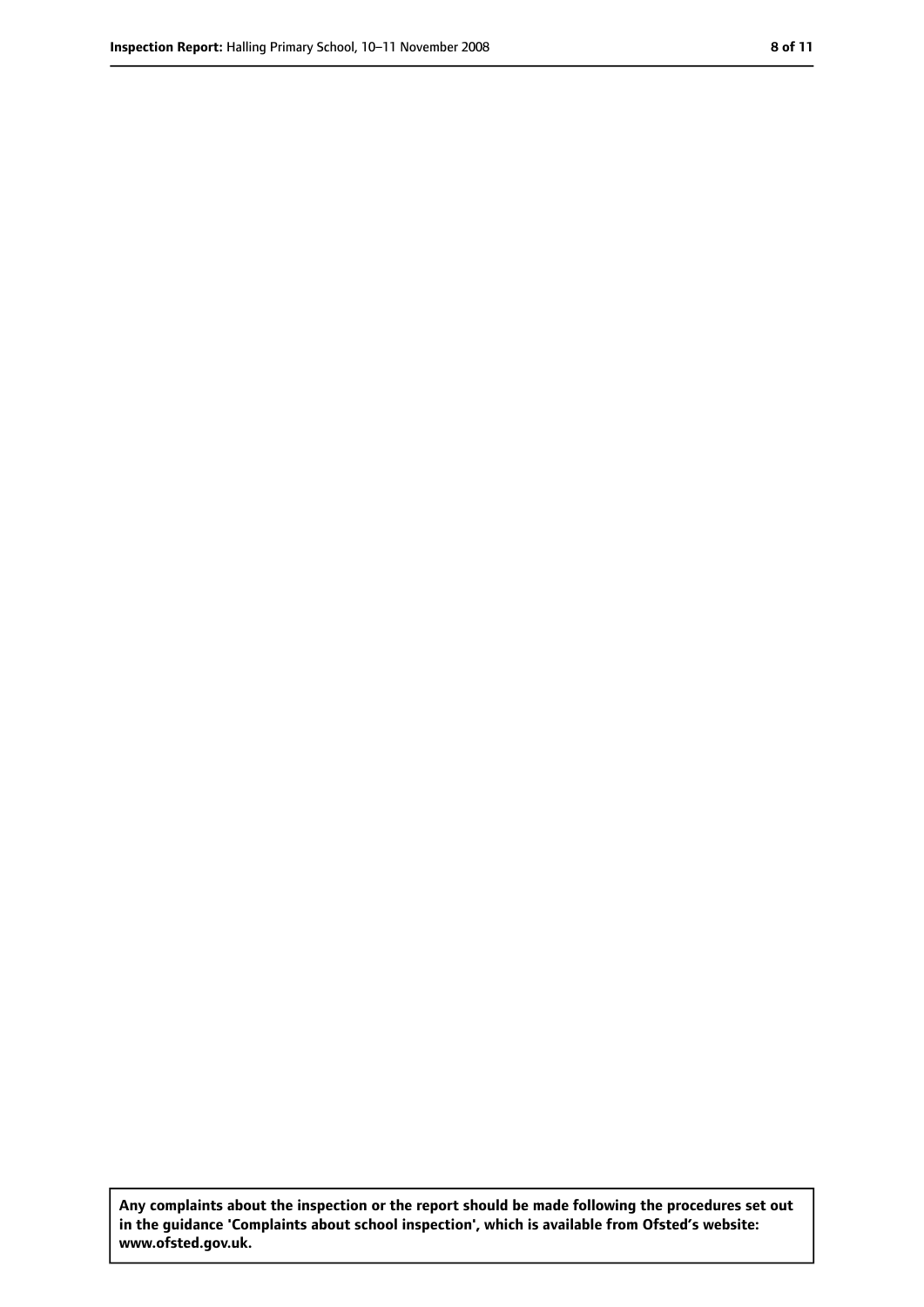# **Inspection judgements**

| $^{\cdot}$ Key to judgements: grade 1 is outstanding, grade 2 good, grade 3 satisfactory, and | School         |
|-----------------------------------------------------------------------------------------------|----------------|
| arade 4 inadequate                                                                            | <b>Overall</b> |

## **Overall effectiveness**

| How effective, efficient and inclusive is the provision of<br>education, integrated care and any extended services in meeting the<br>needs of learners? |     |
|---------------------------------------------------------------------------------------------------------------------------------------------------------|-----|
| Effective steps have been taken to promote improvement since the last<br>inspection                                                                     | Yes |
| How well does the school work in partnership with others to promote learners'<br>well being?                                                            |     |
| The capacity to make any necessary improvements                                                                                                         |     |

# **Effectiveness of the Early Years Foundation Stage**

| How effective is the provision in meeting the needs of children in the<br><b>EYFS?</b>       |  |
|----------------------------------------------------------------------------------------------|--|
| How well do children in the EYFS achieve?                                                    |  |
| How good are the overall personal development and well-being of the children<br>in the EYFS? |  |
| How effectively are children in the EYFS helped to learn and develop?                        |  |
| How effectively is the welfare of children in the EYFS promoted?                             |  |
| How effectively is provision in the EYFS led and managed?                                    |  |

# **Achievement and standards**

| How well do learners achieve?                                                                               |  |
|-------------------------------------------------------------------------------------------------------------|--|
| The standards <sup>1</sup> reached by learners                                                              |  |
| How well learners make progress, taking account of any significant variations<br>between groups of learners |  |
| How well learners with learning difficulties and/or disabilities make progress                              |  |

# **Annex A**

<sup>&</sup>lt;sup>1</sup>Grade 1 - Exceptionally and consistently high; Grade 2 - Generally above average with none significantly below average; Grade 3 - Broadly average to below average; Grade 4 - Exceptionally low.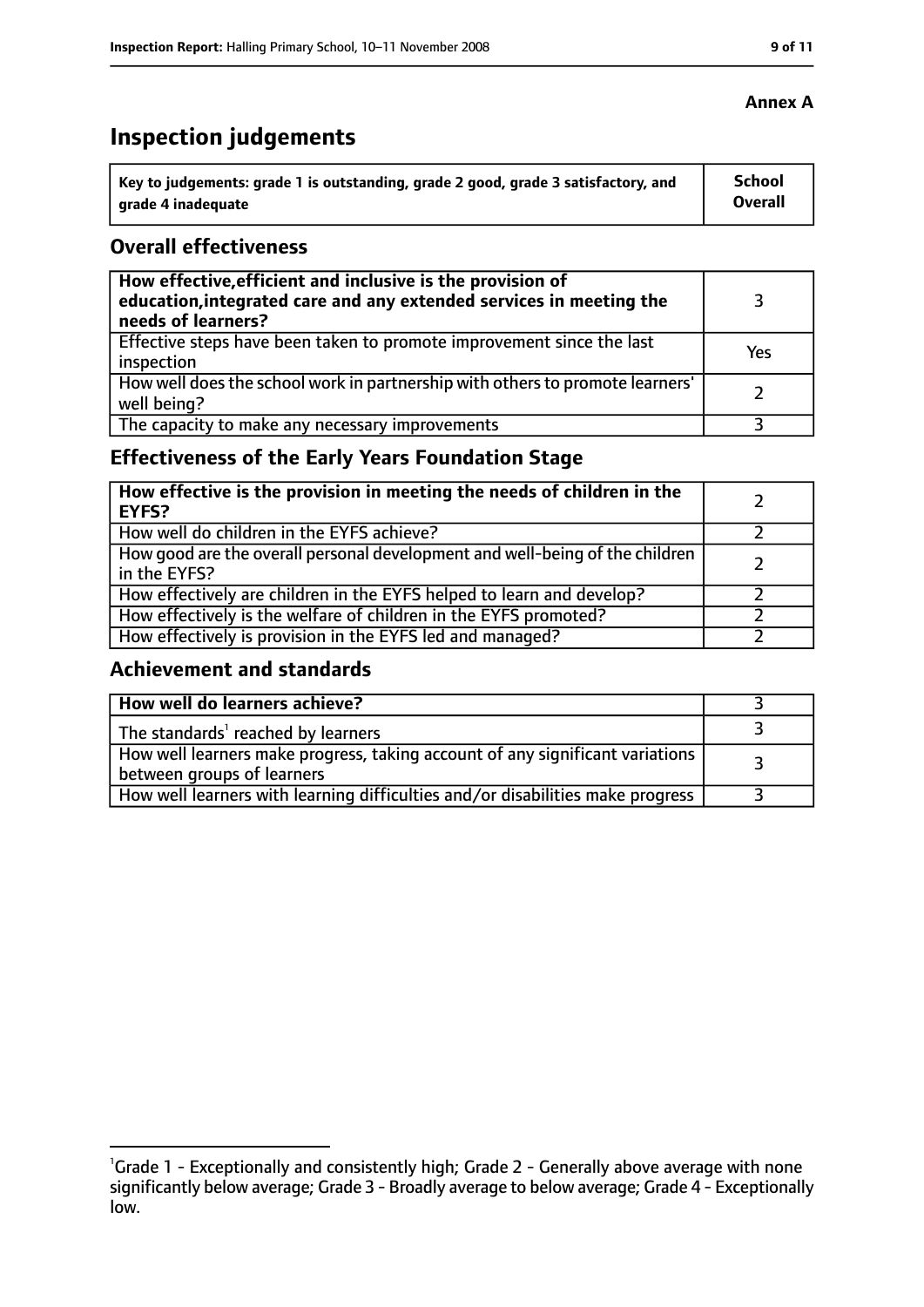# **Personal development and well-being**

| How good are the overall personal development and well-being of the<br>learners?                                 |  |
|------------------------------------------------------------------------------------------------------------------|--|
| The extent of learners' spiritual, moral, social and cultural development                                        |  |
| The extent to which learners adopt healthy lifestyles                                                            |  |
| The extent to which learners adopt safe practices                                                                |  |
| The extent to which learners enjoy their education                                                               |  |
| The attendance of learners                                                                                       |  |
| The behaviour of learners                                                                                        |  |
| The extent to which learners make a positive contribution to the community                                       |  |
| How well learners develop workplace and other skills that will contribute to<br>their future economic well-being |  |

# **The quality of provision**

| How effective are teaching and learning in meeting the full range of<br>learners' needs?                |  |
|---------------------------------------------------------------------------------------------------------|--|
| How well do the curriculum and other activities meet the range of needs and<br>  interests of learners? |  |
| How well are learners cared for, quided and supported?                                                  |  |

# **Leadership and management**

| How effective are leadership and management in raising achievement<br>and supporting all learners?                                              |     |
|-------------------------------------------------------------------------------------------------------------------------------------------------|-----|
| How effectively leaders and managers at all levels set clear direction leading<br>to improvement and promote high quality of care and education |     |
| How effectively leaders and managers use challenging targets to raise standards                                                                 |     |
| The effectiveness of the school's self-evaluation                                                                                               | 3   |
| How well equality of opportunity is promoted and discrimination eliminated                                                                      |     |
| How well does the school contribute to community cohesion?                                                                                      |     |
| How effectively and efficiently resources, including staff, are deployed to<br>achieve value for money                                          | 3   |
| The extent to which governors and other supervisory boards discharge their<br>responsibilities                                                  |     |
| Do procedures for safequarding learners meet current government<br>requirements?                                                                | Yes |
| Does this school require special measures?                                                                                                      | No  |
| Does this school require a notice to improve?                                                                                                   | No  |